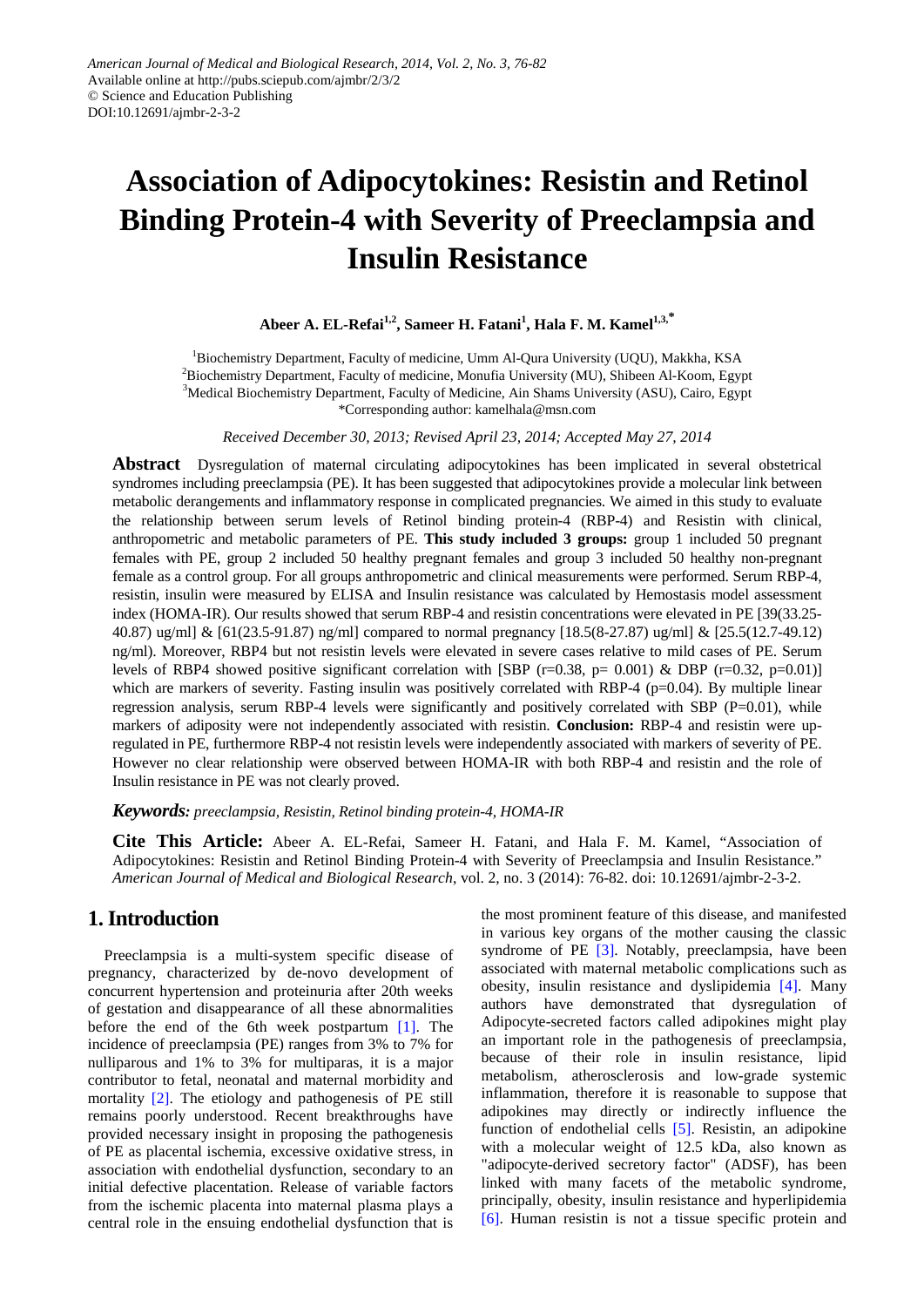expression or secretion of this protein have been determined in muscle, pancreatic islets, mononuclear cells, macrophages, neutrophils, placenta and adipose tissue [\[7\].](#page-5-6) There is a controversy regarding the association among resistin, insulin-resistance, and obesity in humans [\[8,9\].](#page-5-7) Resistin is able to modulate the expression and activity of glucose transporter-1 (GLUT-1) in trophoblast cells, which is involved in the trans placental movement of glucose, contribute to resistin-induced insulin resistance and ensure the survival of the newborn [\[7\].](#page-5-6) However, studies in pregnancies with established PE have reported that maternal serum resistin concentrations may be increased, decreased, or not significantly different from those of normal controls [\[9\].](#page-5-8) RBP-4, a newly identified adipokine, secreted by adipocytes and the liver, the only known role of RBP 4 was that of retinol transport, until it has been shown to contribute to insulin resistance in several mouse models [\[10\].](#page-6-0) Serum RBP-4 concentration was elevated in insulin-resistant mice and humans with obesity and type-2 diabetes mellitus, normalization of serum RBP-4 concentration improve insulin resistance and glucose intolerance in mice. It also correlates with other components of the insulin resistance syndrome [\[11\].](#page-6-1) Circulating RBP-4 levels are positively associated with intima media thickness, an established parameter of atherosclerosis, thus it is a predictor of atherosclerosis and cardiovascular diseases [\[12\].](#page-6-2) 

## **2. Subjects and Methods**

### **2.1. Study Design and Samples**

This study was carried out from January 2012 to July 2013. Study protocol was approved by local ethical Committee of faculty of Medicine, Umm Al-Qura University, written informed consent was obtained from each subject.

#### **2.2. Study Groups and Inclusion Criteria**

Study included 150 females: 100 pregnant women as well as 50 age-matched non-pregnant healthy women were recruited as the control group with a mean age of (30.85±5.08) years. Pregnant women were recruited at the Department of Gynecology and Obstetrics, Al-Noor Specialized hospital, Herra hospital (Makkah) and king Abd-el Aziz hospital (Al-Taif), Saudi Arabia. Pregnant females were categorized as Group 1: included 50 pregnant women with PE, their age ranged from (20-40) years with a mean of  $(33.25\pm6.1)$  years. Group 2: included 50 gestational age-matched healthy pregnant women whose their age ranged from (20-42) years with a mean of (31.65±5.47). PE was defined according to criteria recommended by guidelines of the American College of Obstetricians and Gynecologists (ACOG) as gestational hypertension >140 mmHg systolic and >90 mmHg diastolic on at least two occasions, at least 6 hrs apart accompanied by proteinuria ( $\geq 1$ + by dipstick or  $\geq 0.3$  g/24 hrs) occurring after 20th weeks in pregnant women who were previously normotensive. The preeclampsia group was sub-classified into 2 groups, mild preeclampsia (n=34) and severe preeclampsia (n=16). Severe preeclampsia was diagnosed if one or more of the following criteria were present: blood pressure of 160/ 110 mmHg or higher, excretion of 5 g or more of protein in a 24-hrs urine

sample or urine dipstick of 3+ or 4+ in a random urine sample, oliguria of less than 500 ml in 24 hrs, pulmonary edema or cyanosis, visual or cerebral disturbance, impaired liver function, thrombocytopenia and HELLP syndrome. Patients with preeclampsia who were not met that criteria of severe preeclampsia were diagnosed with mild preeclampsia.

## **2.3. Clinical and Anthropometric Measures**

All participants were subjected to certain detailed questioner involved (personal, medical and family history), through general and abdominal examination, arterial blood pressure, body mass index (BMI) were calculated according to the equation: BMI =  $[(Weight)/(Height)^2]$ . Calculated BMI was aaccording to the pre-pregnancy BMI considering normal weight  $(BMI \le 25 \text{ kg/m}^2)$  and overweight/obese (BMI  $\geq$ 25 kg/m<sup>2</sup>) women.

## **2.4. Sample Collection and Determination of Insulin, RBP4 and Resistin**

From all subjects Five milliliters of venous blood were collected after 12 hours over night fasting under complete aseptic precautions and transferred into a dry sterile centrifuge tube, the whole blood was allowed to clot at 37°C then centrifuge for 10 min at 4000 r.p.m. The clear supernatant serum was separated from the clot and kept frozen at -20°C for subsequent ELISA assay of insulin, resistin and RBP-4.

#### **2.4.1. Determination of Insulin**

Assay of maternal insulin concentrations were performed using a commercially available enzyme-linked immunosorbent assay (ELISA) kit supplied by (DRG, GmbH, Germany), according to the manufacture instructions [\[13\].](#page-6-3) Homeostasis model assessment-insulin resistance index (HOMA-IR): was calculated using the equation:  $HOMA-IR =$  fasting glucose (mg/dl). fasting insulin  $(uU/mL)/$  405 [\[14\].](#page-6-4)

#### **2.4.2. Determination of Resistin**

Maternal resistin concentrations were measured using (ELISA) kit supplied by (Assay Pro, Missouri, USA, Catalogue no. ER1001-1), according to the manufacture instructions. Concentrations of the unknown diluted samples were determined using the instructed standard curve and then multiplied by the dilution factor (1:5) to get the actual amount of resistin in the original serum [\[15\].](#page-6-5)

#### **2.4.3. Determination of RBP-4**

RBP-4 concentrations were measured using a commercially available (ELISA) kit supplied by (Assay Pro, Missouri, USA, Catalogue no. ER3005-1), according to the manufacture instructions. Concentrations of the unknown diluted samples were determined using the instructed standard curve and multiplied by the dilution factor (1:1000) to get the actual concentration of RBP-4 [\[16\].](#page-6-6)

#### **2.5. Statistical Analysis**

Statistical analysis was performed using Statistical Package for the Social Sciences (SPSS), version 16.0 for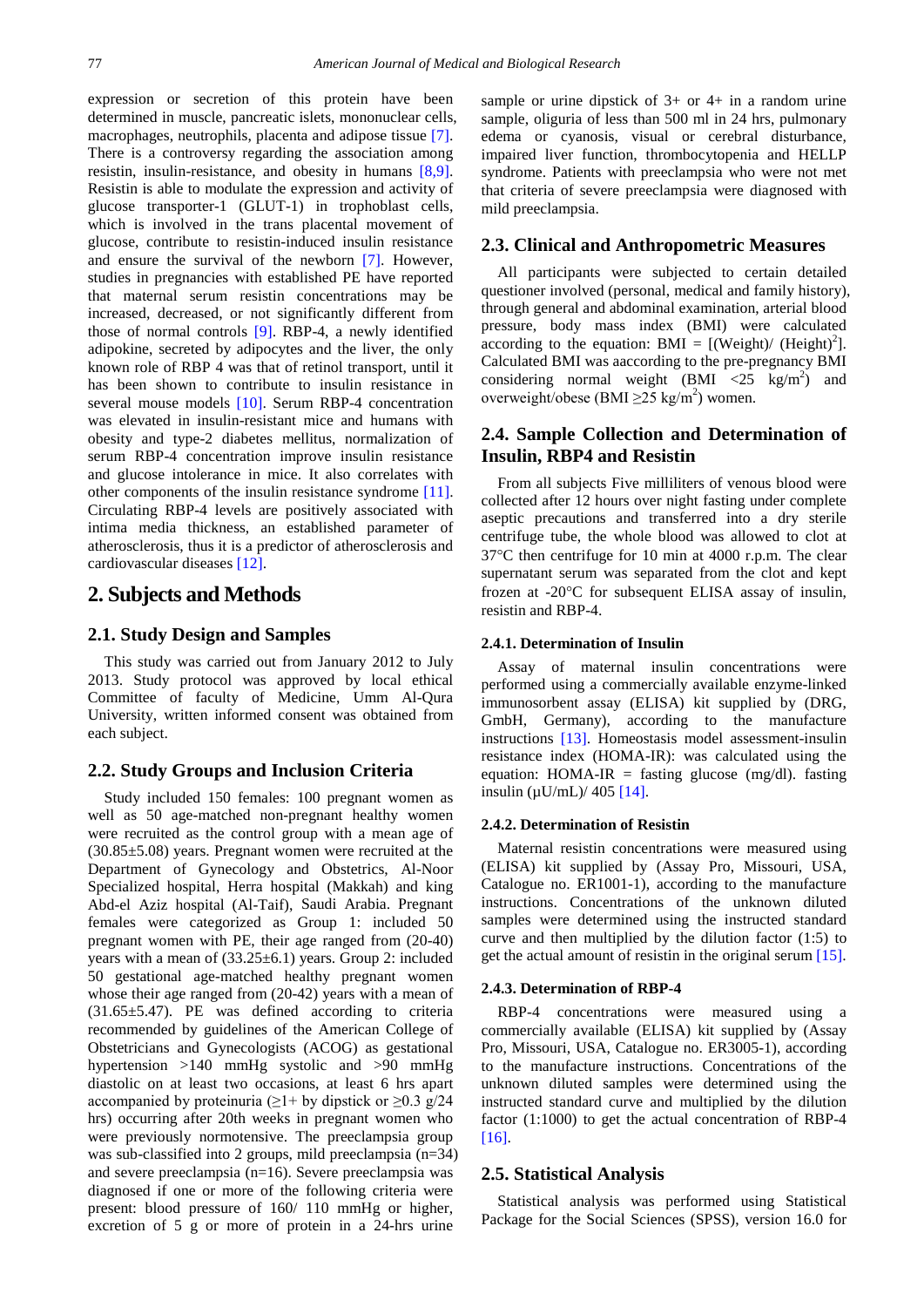Windows (SPSS Inc., Chicago, IL, USA).Descriptive statistics in the form of mean ±SD were calculated for parametric data. On the other hand, non-parametric data were expressed as median and interquartile range (25-75th percentile). Comparisons between groups were done using the Student's t test in case of normally distributed data, and Mann-Whitney-U test was used in case of skewed data. The correlation between the variables were analyzed using Pearson′s correlation (for normally distributed data), Spearrman's rank correlation (not- normally distributed data). To adjust the effects of covariates and identify independent relationships, multiple linear regression analyses were performed. P values <0.05 were considered significant, whereas P values <0.01 were considered highly significant.

## **3. Results**

Demographic and clinical characters are summarized in [\(Table 1\)](#page-2-0). (BMI) showed non-significant difference among all studied groups (p=0.35). As expected both Systolic blood pressure (SBP) (P=0.001) and diastolic blood pressure (DBP) (P= 0.001) blood pressure, were significantly elevated in patients with PE as compared to both normal gestation and non-pregnant control groups, while a non-significant difference between normal gestation and non-pregnant control regarding SBP (P=0.45) and DBP,  $(P=0.69)$ .

**Table 1. demographic and clinical character of studied groups**

<span id="page-2-0"></span>

|                    |            | Preeclampsia<br>(no 50) Mean<br>$+SD$ | Normal<br>gestation (no<br>50) Mean<br>$+SD$ | Control group<br>(no 50) Mean<br>$+SD$ |
|--------------------|------------|---------------------------------------|----------------------------------------------|----------------------------------------|
| Age (years)        |            | $33.25 \pm 6.1$                       | $31.65 \pm 5.47$                             | $30.85 \pm 5.08$                       |
| G age (weeks)      |            | $31.9 \pm 3.58$                       | $34\pm3.26$                                  |                                        |
| BMI $(kg/m^2)$     |            | $28.28 \pm 1.4$                       | $27.06 \pm 2.04$                             | $26.04 \pm 2.1$                        |
| <b>Blood</b>       | <b>SBP</b> | $151.1 \pm 25.8$ * °                  | $117.4 + 7.5*$                               | $119.2 \pm 7.82^{\circ}$               |
| pressure<br>(mmHg) | <b>DBP</b> | 93.4 $\pm$ 8.45 $*$ °                 | $80.15 \pm 7.7*$                             | $80.25 \pm 5.25$ °                     |

( $^{\circ}$  P values <0.01 comparing PE with control &  $*$  P values <0.01 comparing PE with normal gestation)

**Table 2. statistical comparison of laboratory parameters among studied groups**

<span id="page-2-1"></span>

|                     | $PE$ group $(n=50)$<br>Median (25th-<br>75th percentile) | Normal gestation<br>$(n=50)$ Median<br>$(25th-75th$<br>percentile) | Control group<br>$(n=50)$ Median<br>$(25th-75th$<br>percentile) |
|---------------------|----------------------------------------------------------|--------------------------------------------------------------------|-----------------------------------------------------------------|
| insulin<br>(uU/ml)  | 24 (12-29) $^{\circ}$                                    | $15(7-20)$                                                         | 9 $(8-14.5)$ °                                                  |
| HOMA-<br>IR         | 4.7 $(2.4-6.3)$                                          | $3.6(2.1-4.8)$                                                     | $2.2(1.8-3.2)$ <sup>o</sup>                                     |
| Resistin<br>(ng/ml) | 61(23.5-91.87) $^{\circ}$                                | 25.5(12.7-49.12)                                                   | 16.25(410.62-<br>$30.25$ <sup>o</sup>                           |
| RBP-4<br>(ug/ml)    | 39(33.25-40.87)<br>sk.                                   | $18.5(8-27.87)$ *                                                  | 24(7.6-41.87)                                                   |

(RBP-4: retinol binding protein-4 HOMA-IR: homeostasis model assessment of insulin resistance, ° P values <0.01 comparing PE with control  $\&$  (\* P values <0.01 comparing PE with normal gestation)

Regarding Glucometabolic parameters, Fasting insulin levels were non-statistically significant differ in PE group as compared to healthy pregnant control group  $(P=0.09)$ , accordingly HOMA-IR was non-significantly differ in PE group compared to healthy control pregnant group  $(P=0.14)$ , however fasting serum concentrations of insulin and HOMA-IR were significantly higher in PE as compared to non-pregnant control  $(P= 0.001, P=0.003)$ respectively [\(Table 2\)](#page-2-1). Serum resistin was significantly <span id="page-2-2"></span>higher in preeclampsia as compared to healthy pregnant and non-pregnant control ( $P= 0.033$ ,  $P= 0.001$ ) [\(Figure 1\)](#page-2-2).



**Figure 1**. Resistin in all studied groups

Serum RBP-4 concentrations were significantly increased in subjects with PE [39(33.25-40.87) ug/ml] as compared to healthy pregnant [18.5(8-27.87) ug/ml)]  $(P=0.007)$  [\(Table 2\)](#page-2-1). However, there was a non statistical significant difference between both preeclampsia [39(33.25-40.87) ug/ml] and healthy pregnant [18.5(8- 27.87) ug/ml)] as compared to non-pregnancy [24(7.6- 41.87) ug/ml] regarding RBP-4 (P= 0.7, P= 0.6) respectively [\(Table 2,](#page-2-1) [Figure 1\)](#page-2-2).



**Figure 2**. Serum RBP4 in all studied groups

**Table 3. Maternal character among mild and severe cases of preeclamptic group** 

<span id="page-2-3"></span>

| . .                             |            |                       |                       |
|---------------------------------|------------|-----------------------|-----------------------|
|                                 |            | Mild preeclampsia     | Severe preeclampsia   |
|                                 |            | (no 34) Mean $\pm SD$ | (no 16) Mean $\pm SD$ |
| Age (years)                     |            | $32.7 \pm 7.25$       | $34.5 + 1.6$          |
| BMI $(kg/m2)$                   |            | $27.7 \pm 0.82$       | $28.5 + 1.65$         |
| Parity                          |            | $1.9 \pm 0.26*$       | $1.5 \pm 0.45*$       |
| G age (weeks)                   |            | $33.4 + 3.25$         | $28.5 \pm 0.54$       |
| <b>Blood pressure</b><br>(mmHg) | <b>SBP</b> | $151.1 \pm 25.8$ **   | $117.4 + 7.5$ **      |
|                                 | <b>DBP</b> | 93.4 $\pm$ 8.45 $*$ ° | $80.15 + 7.7*$        |

(\*P values <0.05 significant, (\*\* P values <0.01 highly significant)

Furthermore, PE group was sub-classified into mild and severe cases [\(Table 3\)](#page-2-3), 16 women had severe PE with a mean SBP and DBP of 180.6±21.2 mmHg and 102.5±8.2 mmHg, respectively, While the 34 women had mild PE with mean SBP and DBP of  $141.3\pm14.59$  mmHg and 90.7±4.4 mmHg, respectively. Patients developed severe PE had significantly higher SBP (P=0.004) and DBP (P=0.015) measures as compared to mild cases. Also, both gestational age  $(p=0.02)$  and parity  $(p=0.02)$  were significantly differ between mild and severe cases. However, other evaluated parameters (age and BMI) showed non-significant difference between severe and mild PE patients.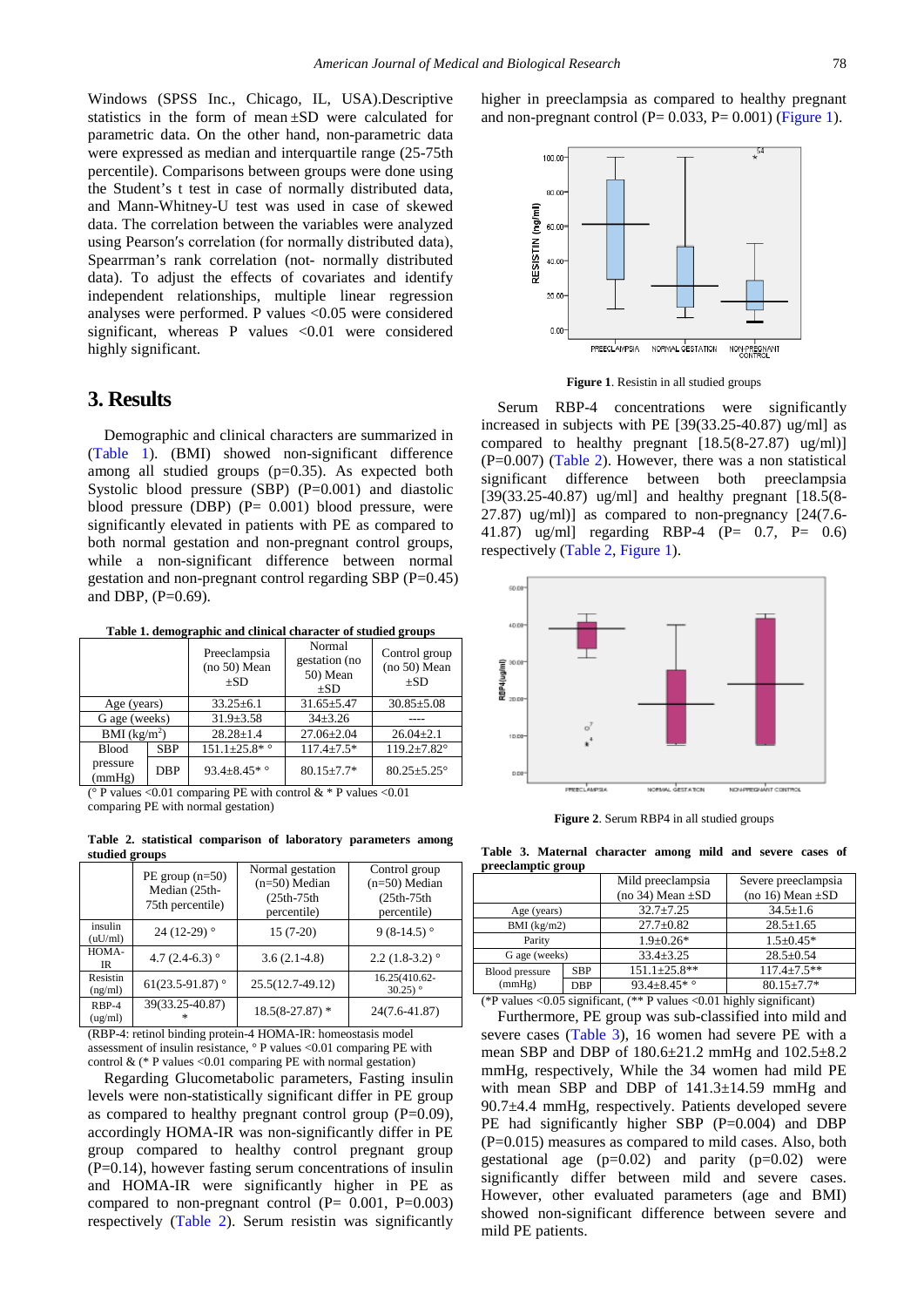Insulin and HOMA-IR were non-statistically significant differ in severe as compared to mild cases of preeclampsia  $(P=0.1, P=0.15)$  respectively [\(Table 4\)](#page-3-0).

**Table 4. statistical comparison of laboratory parameters among mild and severe cases of preeclamptic group** 

<span id="page-3-0"></span>

|                                                                                                                                  | Mild preeclampsia (no 34)<br>Median (25th-75th) | Severe preeclampsia (no 16)<br>Median (25th-75th) |  |  |
|----------------------------------------------------------------------------------------------------------------------------------|-------------------------------------------------|---------------------------------------------------|--|--|
| insulin<br>(uU/ml)                                                                                                               | $15(11-29.2)$                                   | 28.5 (28-29)                                      |  |  |
| HOMA-<br>IR                                                                                                                      | $3.5(2.2 - 7.2)$                                | $5.6(5.3-6.1)$                                    |  |  |
| Resistin<br>(ng/ml)                                                                                                              | $61(41-98)$                                     | $46(17-75)$                                       |  |  |
| RBP-4<br>(ug/ml)                                                                                                                 | $36(26.25 - 39.37)$ °                           | 40.75 $(40.5-41)$                                 |  |  |
| (DDD $\Lambda$ , and all $\Lambda$ ) and $\Lambda$ are contributed in $\Lambda$ IIOMA at ID, $\Lambda$ and a set of a set of all |                                                 |                                                   |  |  |

(RBP-4: retinol binding protein-4 HOMA-IR: homeostasis model assessment of insulin resistance, ° P values significant <0.05)

Moreover, maternal serum RBP-4 was significantly increased in severe PE [40.75(40.5-41)] as compared to mild preeclampsia [36(26.25-39.37)] (p=0.01) [\(Table 4\)](#page-3-0). Also both severe [40.75(40.5-41)] and mild PE [36(26.25- 39.37)] shows significant increase of RBP-4 as compared to normal gestation  $[18.5(8-27.8)]$  (p=0.001) (p=0.02) (fig 2).However serum resistin showed no significant difference between mild and severe cases of  $PE (P = 0.17)$ [\(Table 4\)](#page-3-0).



**Figure 3.** Serum RBP 4 in severe and mild preeclampsia in relation to normal gestation

<span id="page-3-1"></span>

**Figure 4.** Serum RBP 4 in relation to gestation age ( $\lt 34$  weeks  $\& \geq 34$ ) weeks) in preeclampsia and normal gestation

In addition, both PE and normal gestation groups were classified according to gestational age into 2 groups, group < 34 weeks  $\&$   $\geq$  34 weeks. In PE there was a nonsignificant difference in group  $\langle 34 \rangle$  weeks (no=22) as compared to group  $\geq$  34 weeks (no=28) regarding RBP-4 (P=0.14), also in group  $\geq$  34 weeks there was a nonsignificant difference in PE as compared to normal gestation (no=21) regarding RBP-4 (P=0.15). However, RBP-4 was significantly increased in PE as compared to normal gestation (no=29) in group  $<$  34 weeks (P=0.001) [\(Figure 4\)](#page-3-1).

Bivariate analysis revealed that serum RBP4 levels were significantly and positively correlated with both SBP  $(P= 0.0001)$ , DBP  $(P= 0.0001)$  (markers of severity), [\(Figure 5\)](#page-3-2), also there was a significant positive correlation between RBP-4 and markers of Insulin resistance [fasting insulin in all cases  $(p=0.04)$ ]. In contrast there was a significant negative correlation between RBP-4 and gestational age  $(P=0.007)$ .

<span id="page-3-2"></span>

**Figure 5.** Serum RBP 4 in relation to systolic blood pressure among pregnant females

Serum levels of RBP4 showed non-significant correlation to BMI (P=0.8), HOMA-IR (P=0.1) and resistin (P=0.7) in pregnant women. Also, bivariate analysis showed significant positive correlation between resistin and markers of adiposity (weight and BMI) in all cases but not in pregnant females [\(Table 6\)](#page-4-0), in contrast there were non-significant correlations between resistin and other assessed parameters. Furthermore in multiple linear regression analysis only SBP was independently associated with RBP-4 (dependent variable) among all cases (F=20.8, R= 0.59, adjusted R square= 0.33) (Table [7\)](#page-4-1). However both weight and BMI were not independently associated with resistin (adjusted R = 0.01, F= 1.25) [\(Table 8\)](#page-4-2).

**Table 5. Correlation between RBP-4 and variable markers among studied groups**

|            | All Studied groups $(n=150)$ |         | Pregnant women $(n=100)$ |           |
|------------|------------------------------|---------|--------------------------|-----------|
|            | r                            | P       | r                        | P         |
| Age        | $-0.07$                      | 0.5     | $-0.003$                 | 0.97      |
| G age      | $-0.33$                      | 0.036   | $-0.41$                  | 0.007     |
| Weight     | 0.007                        | 0.96    | 0.29                     | 0.06      |
| <b>BMI</b> | 0.05                         | 0.69    | 0.06                     | 0.8       |
| <b>SBP</b> | 0.38                         | 0.003   | 0.65                     | $0.0001*$ |
| <b>DBP</b> | 0.32                         | 0.011   | 0.61                     | $0.0001*$ |
| F insulin  | 0.26                         | $0.04*$ | 0.25                     | 0.14      |
| HOMA-IR    | 0.22                         | 0.07    | 0.23                     | 0.11      |
| Resistin   | 0.13                         | 0.29    | 0.003                    | 0.79      |

(GA: gestational age BMI: body mass index SBP: systolic blood pressure DBP: diastolic blood pressure, F insulin: fasting insulin HOMA-IR: homeostasis model assessment of insulin resistance)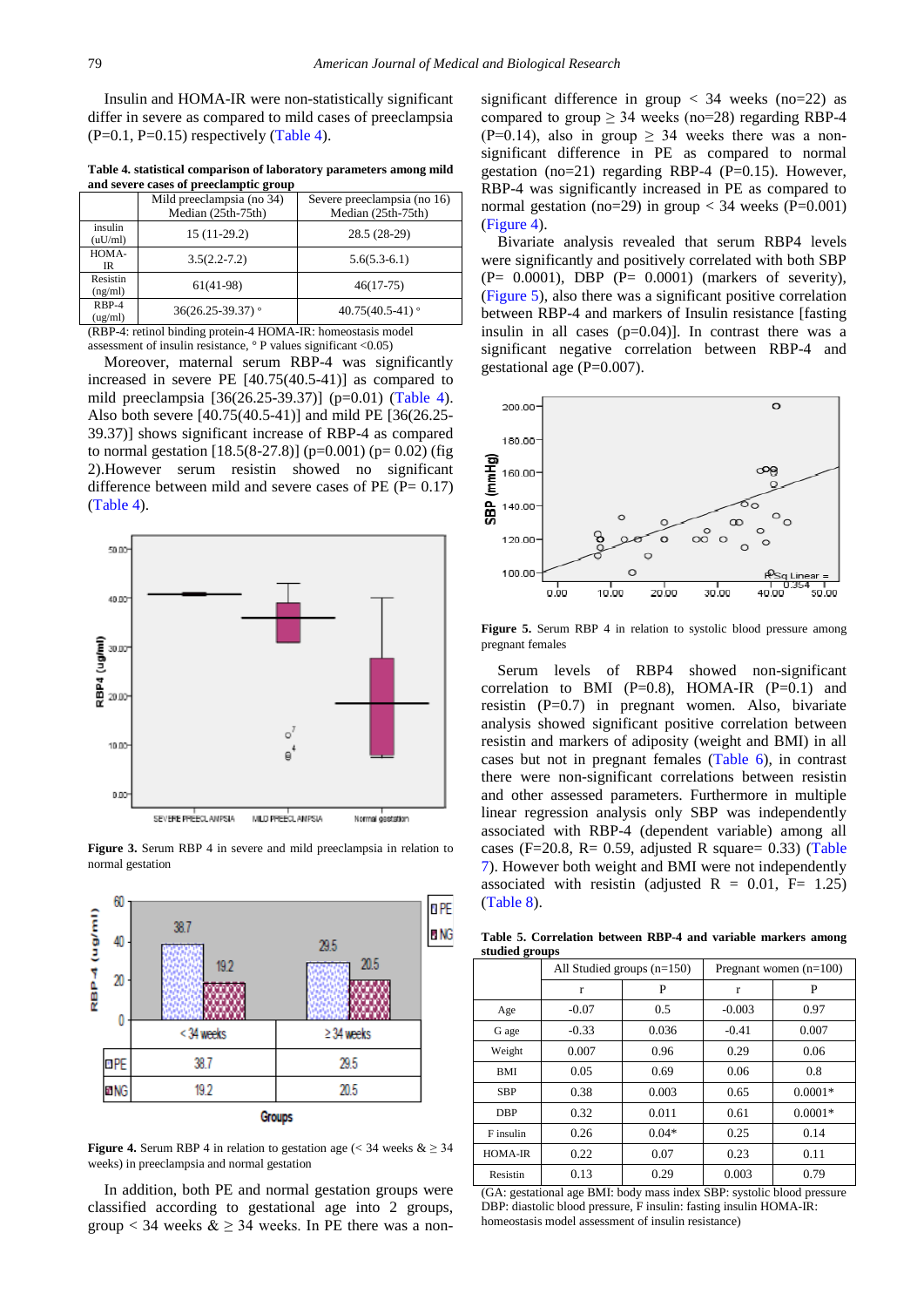<span id="page-4-0"></span>

| staurtu groups |                              |          |                          |       |
|----------------|------------------------------|----------|--------------------------|-------|
|                | All Studied groups $(n=150)$ |          | Pregnant women $(n=100)$ |       |
|                | r                            | Р        |                          |       |
| Age            | 0.11                         | 0.38     | $-0.03$                  | 0.84  |
| G age          | 0.21                         | 0.18     | 0.30                     | 0.055 |
| Weight         | 0.36                         | $0.005*$ | 0.1                      | 0.5   |
| <b>BMI</b>     | 0.25                         | $0.047*$ | $-0.11$                  | 0.48  |
| <b>SBP</b>     | 0.09                         | 0.47     | 0.09                     | 0.65  |
| <b>DBP</b>     | 0.15                         | 0.24     | 0.07                     | 0.66  |
| F insulin      | 0.03                         | 0.78     | $-0.08$                  | 0.6   |
| <b>HOMA-IR</b> | 0.03                         | 0.82     | $-0.03$                  | 0.84  |

**Table 6. Correlation between Resistin and variable markers among studied groups**

(GA: gestational age BMI: body mass index SBP: systolic blood pressure DBP: diastolic blood pressure, F insulin: fasting insulin HOMA-IR: homeostasis model assessment of insulin resistance)

**Table 7. stepwise linear regression analysis correlation between serum RBP-4 and clinical parameters (RBP-4 dependant variable)**

<span id="page-4-1"></span>

| Independent variables                                                 | Beta     | P value |
|-----------------------------------------------------------------------|----------|---------|
| <b>SBP</b>                                                            | 0.59     | 0.001   |
| <b>DBP</b>                                                            | $-0.169$ | 0.59    |
| G age                                                                 | $-0.109$ | 0.45    |
| GA: gestational age SBP: systolic blood pressure DBP: diastolic blood |          |         |
| pressure                                                              |          |         |

**Table 8. stepwise linear regression analysis correlation between serum Resistin and anthropometric parameters (resistin dependant** 

<span id="page-4-2"></span>

| Independent variables | <b>B</b> eta | P value |
|-----------------------|--------------|---------|
| Weight                | 0.25         | 16      |
| RMI                   |              | ົາ 1    |
| <b>PER 27 1</b>       |              |         |

BMI: body mass index

**variable)**

## **4. Discussion**

Previous studies have indicated that PE is associated with endothelial dysfunction, hypercoagulable state, metabolic abnormalities, an inflammatory response and atherosclerosi[s\[17\].](#page-6-7) Increasing evidence has supported the diverse role of several adipokines such as leptin, adiponectin, and resistin in the pathogenesis of PE [\[18\].](#page-6-8) Resistin a novel peptide hormone that is specifically secreted by human adipocytes There is some evidence that the main source of resistin may be macrophages and monocytes, rather than adipose tissue [\[19\].](#page-6-9) Our study revealed a marked elevation of maternal serum resistin levels in women with PE compared to healthy pregnant control women. This comes in accordance with "Seol et al. [\[20\]"](#page-6-10), they demonstrated that serum resistin levels were significantly elevated in women with PE compared to normal pregnant women. Also, In case of PE, It was reported that increased levels of resistin were apparent from early pregnancy and that the levels are inversely related to the severity of PE [\[9\].](#page-5-8) By contrast our study revealed that resistin levels were increased in mild cases than severe cases of preeclampsia, but this difference was no statistically significant. However, increased resistin did not result from alterations in placental resistin expression, beside resistin mRNA levels in abdominal subcutaneous adipose tissues were similar between women with PE and normal pregnant women [\[21\]](#page-6-11) This is supported by our finding of a lack of significant association between markers of adiposity and resistin in pregnant female also, both BMI and weight were not independently associated with serum resistin by linear regression analysis. The exact function of resistin in the pathophysiology of PE remains unclear, Lately it was reported that the elevated serum resistin levels might be associated with exaggerated

insulin resistance via the extensive systemic inflammatory response in preeclampsia [\[20\].](#page-6-10) Extensive systemic inflammation is a well-known characteristic of PE [\[22\],](#page-6-12) and monocyte activation is one of the associated features of systemic inflammation [\[23\].](#page-6-13) Monocytes may be the source of the increased serum resistin concentrations PE [\[24\].](#page-6-14)

RBP-4 a novel adipokines that is up-regulated in insulin resistant states associated with obesity, also RBP-4 provokes insulin resistance. RBP4, similar to other adipokines, has also been linked to inflammation [\[25\].](#page-6-15) Our study revealed that Patients with PE had a significantly higher median maternal plasma concentration of RBP-4 as compared to women with a normal pregnancy. As regards serum RBP-4, the obtained results go hand in hand with, [\[26\]](#page-6-16) who found that serum RBP-4 levels were increased in pregnant women with pregnancy induced hypertension compared with normal pregnancies. Also, our results come in lines with [\[27,28\]](#page-6-17) who reported that the maternal plasma RBP4 concentrations were higher among patients with PE than in those with a normal pregnancy. Our finding that PE is associated with higher circulating RBP-4 concentrations is in agreement with a study by "Atkinson et al., [\[29\],](#page-6-18) in which a proteomic approach was used to identify novel biomarkers for preeclampsia. The authors found RBP-4 to be differentially up-regulated (2.1 fold-change) in the serum of patients with PE compared to matched healthy pregnant women. However, Stephan et al. [\[17\]](#page-6-7) reported that RBP-4 levels showed non-significant difference between all patients with PE and normal controls.This discrepancy is attributed to that all the patients in their study were lean and showed early-onset cases of preeclampsia. In our study, preeclampsia group was categorized depending on both DBP and extent of proteinuria into 16 cases who had severe PE and 34 cases had mild PE. Furthermore, patients who had developed severe PE showed significantly higher serum levels of RBP-4 compared to those with mild PE. These results come in line with, "Al-Kholy et al. [\[30\]"](#page-6-19) who reported higher RBP-4 serum levels in PE women compared to control subjects and also reported that RBP-4 showed significant difference in women with severe PE compared to both controls and those had mild PE. In support of such assumption, there were significant positive correlations between RBP-4 and markers of preeclampsia severity (SBP, DBP), Moreover, stepwise linear regression analysis showed that SBP was independently associated with RBP-4. these result comes in line with "Qi et al.  $[31]$ ", they found that RBP-4 was also concerned with hypertension, also "Qi et al. and Ingelsson et al. [\[32,33\]"](#page-6-21) reported that circulating RBP-4 has been associated with the number of the factors of metabolic syndrome specifically, circulating RBP-4 which has been found to increase in hypertriglyceridemia, low HDL-C, and hypertension. Furthermore, Chiba et al. [\[34\]](#page-6-22) reported that serum RBP-4 levels were significantly related to SBP independently of age, sex, BMI, total cholesterol levels and estimated glomerular filtration rate. The obtained data suggested a participation of RBP-4 in the pathogenesis or modulation of PE. In addition, we found that the concentration of serum RBP4 in preclamptic patients with gestational age <34 weeks was significantly higher than in healthy pregnant women with gestational age < 34 weeks. However, there was no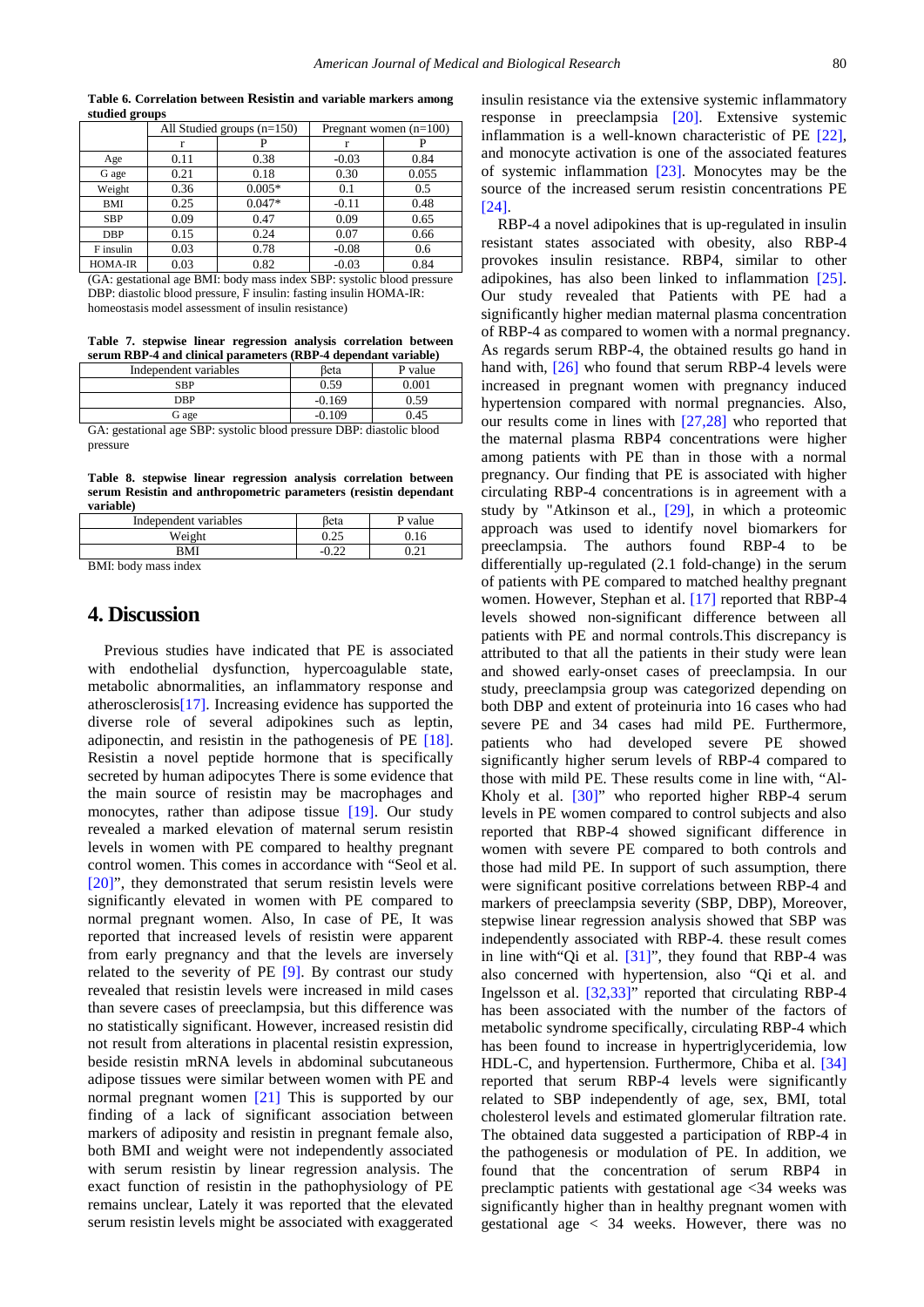significant difference in RBP-4 levels between preclamptic women with gestational age  $\geq$  34 weeks and controls, In support of these results we found a significant negative correlation between RBP-4 concentrations with gestational age at blood collection (at the time of diagnosis of preeclampsia). Thus, the earlier the diagnosis, the higher were the maternal plasma RBP4 concentrations. This comes in line with Vaisbuch et al. [\[28\]](#page-6-23) who reported that the RBP-4 concentrations had a significantly negative correlation with gestational age at time of blood collection in PE, not in normal gestation. This is pertinent since the timing of the diagnosis of PE is an important index of severity. In contrast Masuyama et al. [\[4\]](#page-5-3) reported no significant differences in serum RBP-4 levels between all studied females with PE and controls, however the concentrations of serum RBP-4 in patients with late onset PE were significantly higher than in healthy pregnant women, but there were no significant difference in RBP-4 levels between women with early onset PE and controls. Different study population, methods and sample size may explain this discrepancy. The role played by RBP-4 in pathogenesis PE remains to be elucidated, RBP-4 appears to play an important role in insulin resistance that occurs during pregnancy and several previous studies documented such attribution between RBP4 and insulin resistance; [\[10,35\]](#page-6-0) They demonstrated that adipose tissuespecific (Glut4) knockout mice have increased serum levels of RBP4 and down regulation of GLUT4 in adipose tissue is an important feature of insulin resistance. The Compensatory hyperinsulinemia that serves to promote pathological actions of insulin, increased expression of vascular adhesion molecules, proliferation of vascular smooth muscle, increased expression of proinflammatory cytokines. These factors may shift the balance between vasodilator and vasoconstrictor actions of insulin and result in predisposition to hypertension in insulin resistant states. Clinical studies by Cheng and his colleagues [\[36\]](#page-6-24) also reported that RBP-4 is positively related to insulin resistance especially in obese patients with impaired glucose tolerance and type 2 diabetics. This could be proved by significant positive association between RBP-4 and fasting insulin. However a clear relationship between HOMA-IR and RBP4 was not observed except in severe preeclampsia, most likely due to the small range of insulin sensitivity. Alternatively, we have to consider that we did not perform a direct measurement of insulin sensitivity in our study subjects, for example, by performing euglycemic hyperinsulinemic clamp therefore, it is possible that HOMA indexes might not be able to catch a fine difference in the degree of insulin sensitivity among these women. Several reports found a positive significant correlation between serum RBP-4 and markers of adiposity in all studied groups [\[27,30\].](#page-6-17) The lack of correlation between circulating RBP-4 concentrations and obesity-related parameters demonstrated in our study and those of others [\[17\],](#page-6-7) leads to the suggestion that the liver, rather than adipose tissue, may be involved in regulating the circulating RBP-4 concentration. RBP-4 concentration might be a biomarker of nephropathy in type 2 diabetic subjects [\[37,38\].](#page-6-25) Beside the strong correlatio006E between kidney function and RBP-4 isoforms [\[39\],](#page-6-26) it is possible that the impaired renal function that accompanies PE, especially in its more severe form, may lead to decreased glomerular filtration rate and decreased

excretion of RBP-4 in urine, thus serum RBP-4 may reflect the degree of renal affection in these preeclamptic women and may explain the positive significant correlation between serum RBP-4 and severity of PE (hypertension and proteinuria). To summarize we demonstrated that serum RBP-4 and resistin concentrations were up-regulated in PE relative to normal pregnancy, but they were comparable between normal pregnancy and non-pregnancy. Moreover, RBP-4 is elevated in severe cases relative to mild cases of PE. Furthermore, there was a significant positive correlation between RBP-4 concentrations and markers of preeclampsia severity (SBP, DBP).

## **5. Conclusion**

The etiology and pathogenesis of PE still remains poorly understood. Many authors have demonstrated that dysregulation of adipokines might play an important role in the pathogenesis of PE. We aimed in this study to evaluate the relationship between serum levels of RBP-4 and Resistin with clinical, anthropometric and metabolic parameters of PE. Our results demonstrated the strong association of RBP-4 and resistin with the development of PE as both were significantly increased in PE, moreover RBP-4 levels were independently associated with markers of severity of PE. Interestingly we found that the earlier gestational age at which PE were diagnosed, the higher were the maternal plasma RBP-4 concentrations which is very important index of severity but the role of RBP-4 in pathogenesis of PE remains to be elucidated. The role of insulin resistance in preeclampsia was not clearly proved as no clear relationship between HOMA-IR and RBP-4 were observed.Further large scale analysis will be required to clarify the implication of both RBP-4 and resistin in PE and their association with various metabolic parameters involved in the pathophysiology of PE.

# **Reference**

- <span id="page-5-0"></span>[1] Valensise H, Vasapollo B, Gagliardi G and Novelli GP. Early and late preeclampsia: "Two different maternal hemodynamic states in the latent phase of the disease". *Hypertension*: (2008) 52; 873-880.
- <span id="page-5-1"></span>[2] Carty D, Delles C and Dominiczak A. Preeclampsia and future maternal health. J Hypertens. (2010): 28; 1349-1355.
- <span id="page-5-2"></span>[3] Cudihy D and Lee V. The pathophysiology of pre-eclampsia. Journal of Obstetrics and Gynaecology. (2009): 29; 576-582.
- <span id="page-5-3"></span>[4] Masuyama H, Inou S and Hiramatsu Y. RBP-4 and insulin resistance in preeclampsia. Endocrine Journal. (2011): 58; 47-53.
- <span id="page-5-4"></span>[5] Miehle K, Stepan H and Fasshauer m. Leptin, adiponectin and other adipokines in gestational diabetes mellitus and pre-eclampsia: Clinical Endocrinology. (2012): 76; 2-11.
- <span id="page-5-5"></span>[6] Gao J, Chang Chua C, Chen Z, Wang H, Xu X and Hamdy R. Resistin, an adipocytokine, offers protection against acute myocardial infarction. J Mol Cell Cardiol (2007): 43; 601-9.
- <span id="page-5-6"></span>[7] Ippolito D, Tersigni C, Scambia G, and Di Simone N. Adipokines, an adipose tissue and placental product with biological functions during pregnancy. International Union of Biochemistry and Molecular Biology. (2012): 38; 14-23.
- <span id="page-5-7"></span>[8] Kusminski C, da Silva N, Creely S, Fisher F, Harte A, Baker A, Kumar S and McTernan P. The in vitro effects of resistin on the innate immune signaling pathway in isolated human subcutaneous adipocytes. J Clin endocrinol Metab. (2007): 92; 270-276.
- <span id="page-5-8"></span>[9] Nanda S, Poon L, Muhaisen M, Acosta I and Nicolaides K. Maternal serum resistin at 11 to 13 weeks' gestation in normal and pathological pregnancies. Metabolism clinical and experimental. (2012): 699-705.